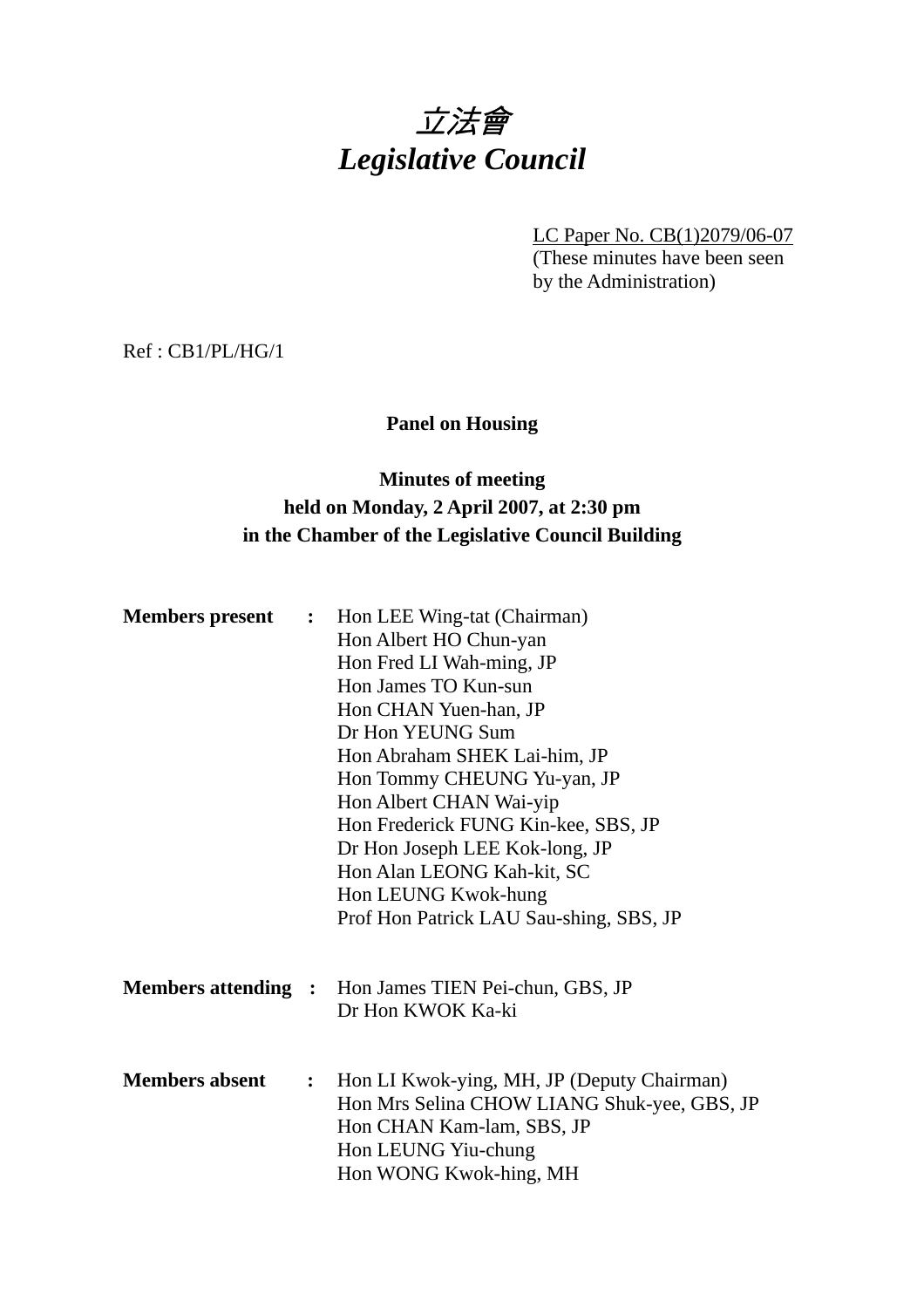| <b>Public officers</b><br>attending |                | <b>Agenda Item IV</b>                                                                                                               |
|-------------------------------------|----------------|-------------------------------------------------------------------------------------------------------------------------------------|
|                                     |                | Mr Thomas C Y CHAN, JP<br>Permanent Secretary for Housing, Planning and Lands<br>(Housing)                                          |
|                                     |                | Miss Mary CHOW Shuk-ching, JP<br>Deputy Secretary for Housing, Planning and Lands<br>(Housing)                                      |
|                                     |                | Mr K K YEUNG<br>Principal Assistant Secretary (Private Housing)<br>Housing, Planning and Lands Bureau                               |
|                                     |                | Mr Jeremy GLEN<br>Assistant Director/Legal (HK&NTW)<br>Legal Advisory & Conveyancing Office/Headquarters<br><b>Lands Department</b> |
| <b>Attendance by</b><br>invitation  | $\ddot{\cdot}$ | Agenda Item IV<br>The Hong Kong Institute of Surveyors                                                                              |
|                                     |                | Mr Raymond CHAN<br>President                                                                                                        |
|                                     |                | Ms Serena LAU<br>Chairman, General Practice Division                                                                                |
|                                     |                | <b>The Real Estate Developers Association of Hong Kong</b>                                                                          |
|                                     |                | Mr Stewart LEUNG<br>Vice Chairman                                                                                                   |
|                                     |                | Mr Emmanuel YIP<br>Representative                                                                                                   |
|                                     |                | Mr Eric SZETO<br>Representative                                                                                                     |
|                                     |                | Mr Augustine WONG<br>Representative                                                                                                 |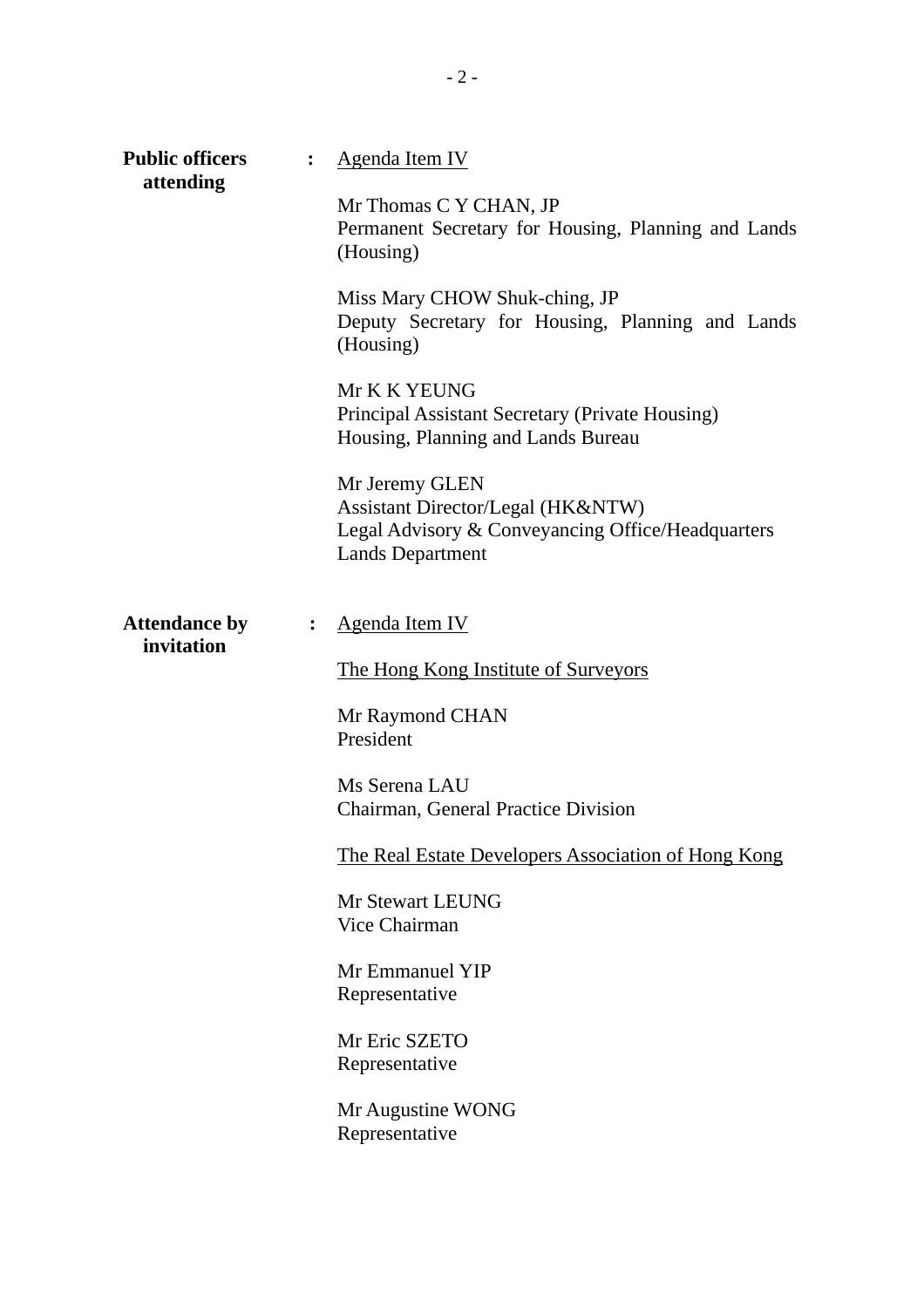Mr Tony TSE Representative

Mr Wilson CHAN Representative

Ms Marit CHUNG Representative

Mr Frankie TSE Representative

Ms Virginia KAO Representative

Mr Peter KWOK Representative

Ms Mabelle MA Representative

Mr C K YU Representative

Mr Louis LOONG Secretary General

#### Consumer Council

Ms Connie LAU Chief Executive

Ms Vera TAM Chief Research & Trade Practices Officer

Estate Agents Authority

Mr Steven POON Kwok-lim, JP Chairman

Ms Sandy CHAN Chief Executive Officer

Mr Pius CHENG Director of Regulatory Affairs & General Counsel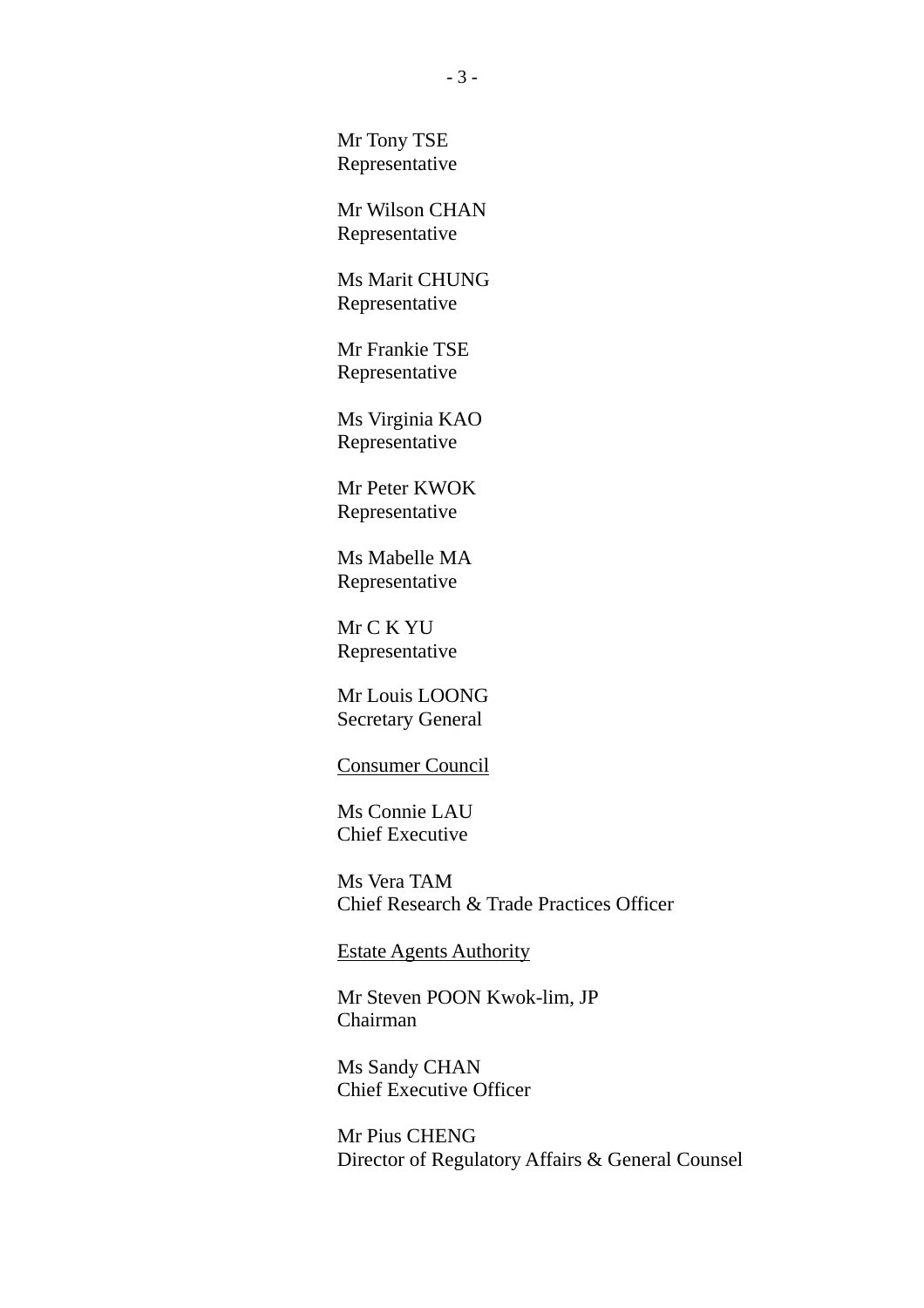| <b>Clerk in attendance :</b> Ms Connie SZETO | Chief Council Secretary (1)6                   |
|----------------------------------------------|------------------------------------------------|
| <b>Staff in attendance : Ms Annette LAM</b>  | Senior Council Secretary (1)3                  |
|                                              | Ms Sarah YUEN<br>Senior Council Secretary (1)6 |
|                                              | Ms Michelle NIEN<br>Legislative Assistant (1)9 |

| <u>Action</u> | <b>Confirmation of minutes</b>  |                       |  |  |               |
|---------------|---------------------------------|-----------------------|--|--|---------------|
|               | (LC Paper No. $CB(1)1235/06-07$ | -- Minutes of meeting |  |  | <sub>on</sub> |
|               |                                 | 4 January 2007)       |  |  |               |

The minutes of the meeting held on 4 January 2007 were confirmed.

| $\mathbf{I}$ | Information papers issued since last meeting                        |                                      |  |  |  |  |  |
|--------------|---------------------------------------------------------------------|--------------------------------------|--|--|--|--|--|
|              | $(LC$ Paper No. $CB(1)1079/06-07(01)$ -- Land Registry Statistics   |                                      |  |  |  |  |  |
|              | (issued via e-mail on 6 March 2007)                                 |                                      |  |  |  |  |  |
|              | LC Paper No. $CB(1)1095/06-07(01)$ -- Referral from the Complaints  | Division on housing assistance to    |  |  |  |  |  |
|              |                                                                     | people living in<br>bedspace         |  |  |  |  |  |
|              |                                                                     | cubicle<br>and<br>apartments         |  |  |  |  |  |
|              |                                                                     | apartments (Chinese version<br>only) |  |  |  |  |  |
|              | Members noted the two information papers issued since last meeting. |                                      |  |  |  |  |  |

| Ш | Items for discussion at the next meeting                               |  |  |  |  |  |  |
|---|------------------------------------------------------------------------|--|--|--|--|--|--|
|   | $(LC$ Paper No. $CB(1)1221/06-07(01)$ -- List of outstanding items for |  |  |  |  |  |  |
|   | discussion                                                             |  |  |  |  |  |  |
|   |                                                                        |  |  |  |  |  |  |

LC Paper No. CB(1)1221/06-07(02) -- List of follow-up actions)

3. Members noted that the Administration had proposed the following items for discussion at the next regular meeting to be held on Tuesday, 7 May 2007, at 2:30 pm: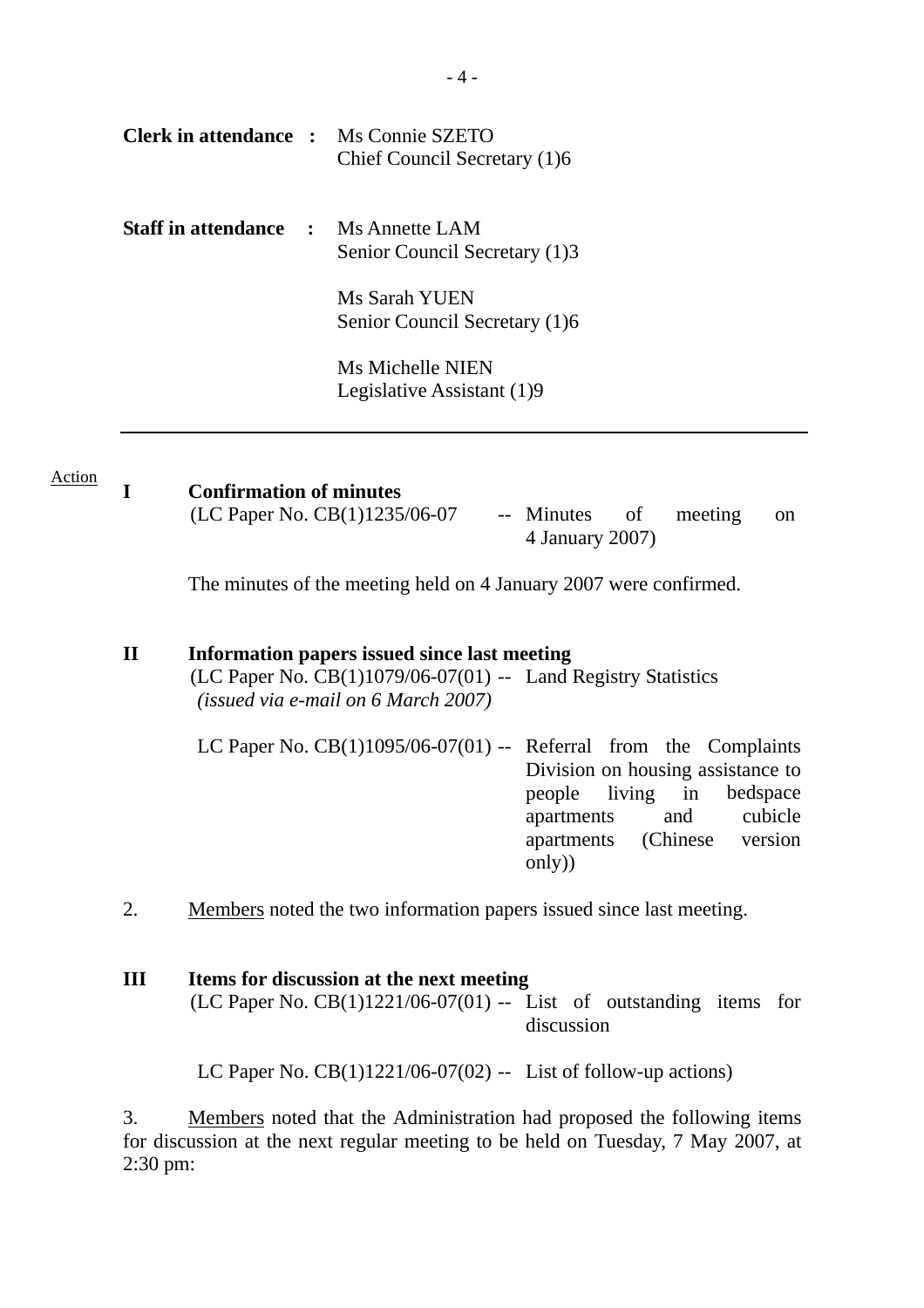- (a) Report on the outcome of comprehensive structural investigations on Wo Lok Estate and Ma Tau Wai Estate; and
- (b) Demolition of buildings at Kennedy Town Comprehensive Development Area.

4. Referring to the extension of smoking ban under the Marking Scheme for Estate Management Enforcement (the Marking Scheme) to cover all common areas in the Housing Authority (HA) public housing estates effective from 1 April 2007, Mr Abraham SHEK was concerned that tenants in breach of the ban would be allotted penalty points and have their tenancy terminated once they accrued 16 penalty points within two years. Given that smoking was a personal behaviour, Mr SHEK considered it unfair that the whole household would be penalized by having the tenancy terminated for the misdeeds of one individual family member found smoking in the common areas in public housing estates. He suggested that the issue be discussed at the next Panel meeting. Mr Tommy CHEUNG also raised concern about the limited number of designated smoking areas in each estate as well as the small size of the areas. He supported Mr SHEK's proposal to discuss the subject on the extension of smoking restriction in public housing estates under the Marking Scheme. Members agreed to include the proposed item in the agenda of the meeting on 7 May 2007.

5. The Chairman reminded members that a special meeting would be held on Friday, 13 April 2007 at 8:30 am to discuss with the Administration and the Link Management Limited on the provision and management of retail and car-parking facilities in public housing estates after the divestment of the facilities by HA.

| IV | Disclosure of saleable area in sales description for residential<br>properties |                                                                                                                       |
|----|--------------------------------------------------------------------------------|-----------------------------------------------------------------------------------------------------------------------|
|    | (LC Paper No. $CB(1)1221/06-07(03)$ -- Information paper provided by           | the Administration                                                                                                    |
|    | LC Paper No. $CB(1)1265/06-07(01)$ -- Letter dated 27 March 2007               | from the Chairman to the<br>Administration (Chinese version)<br>only)                                                 |
|    | LC Paper No. $CB(1)1265/06-07(02)$ -- Submission from Democratic               | Party (Chinese version only)                                                                                          |
|    | LC Paper No. $CB(1)1276/06-07(01)$ -- Memo from the Complaints                 | Division on saleable area of new<br>units in uncompleted private<br>residential development (Chinese<br>version only) |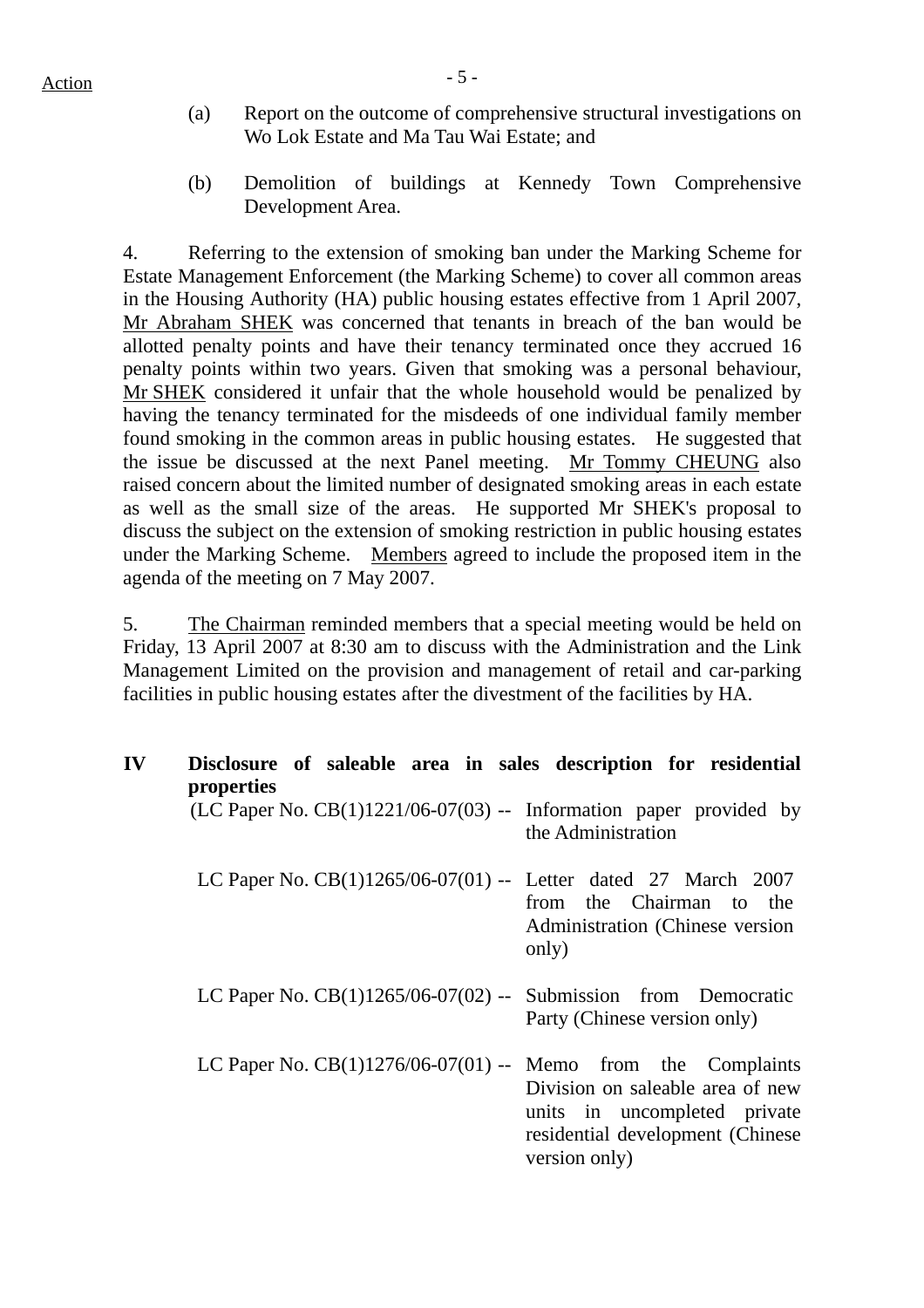| LC Paper No. CB(1)899/06-07(01)                                                                       | -- Letter dated 11 January 2007<br>from Hon Albert HO Chun-yan<br>and Dr Hon YEUNG Sum to the<br>Chairman on calculation of floor<br>area in the sale arrangements for<br>uncompleted first-hand<br>residential units |
|-------------------------------------------------------------------------------------------------------|-----------------------------------------------------------------------------------------------------------------------------------------------------------------------------------------------------------------------|
| LC Paper No. $CB(1)1303/06-07(01)$ --<br><i>(tabled and subsequently issued on</i> )<br>3 April 2007) | Administration's response to the<br>letter dated 27 March 2007 from<br>the Chairman (LC Paper No.<br>$CB(1)1265/06-07(01))$ (Chinese<br>version only)                                                                 |
| LC Paper No. $CB(1)1303/06-07(02)$ --<br><i>(tabled and subsequently issued on</i> )<br>3 April 2007) | Submission from Joint Council of<br>Agents Associations<br>Estate<br>(Chinese version only)                                                                                                                           |
| LC Paper No. $CB(1)1433/06-07(01)$ --<br>(isused on 23 April 2007)                                    | The Real Estate Developers<br>Association's<br>response<br>to<br>questions 7 and 9 of the letter<br>dated 27 March 2007 from the<br>Chairman)                                                                         |

Meeting with deputations and the Administration

#### *The Administration*

6. The Permanent Secretary for Housing, Planning and Lands (Housing) (PSH) briefed members on the current practice with regard to the disclosure of floor area information in residential sales descriptions, and the measures to further enhance transparency of saleable area (SA) information including requirements in the Consent Scheme (Consent Scheme), consumer education, regulatory control on the practices of estate agents, and the self-regulatory regime of developers. He highlighted the salient points as follows:

(a) The Administration had adopted a multi-pronged approach to improve market transparency for the protection of consumers while maintaining a free business environment in the residential property sales market. The definition of SA and the method of its measurement as prescribed under the Consent Scheme were in line with the Code of Measuring Practice (the Code) published by the Hong Kong Institute of Surveyors (HKIS) and had been adopted by the Real Estate Developers Association (REDA) in its guidelines issued for compliance by its members;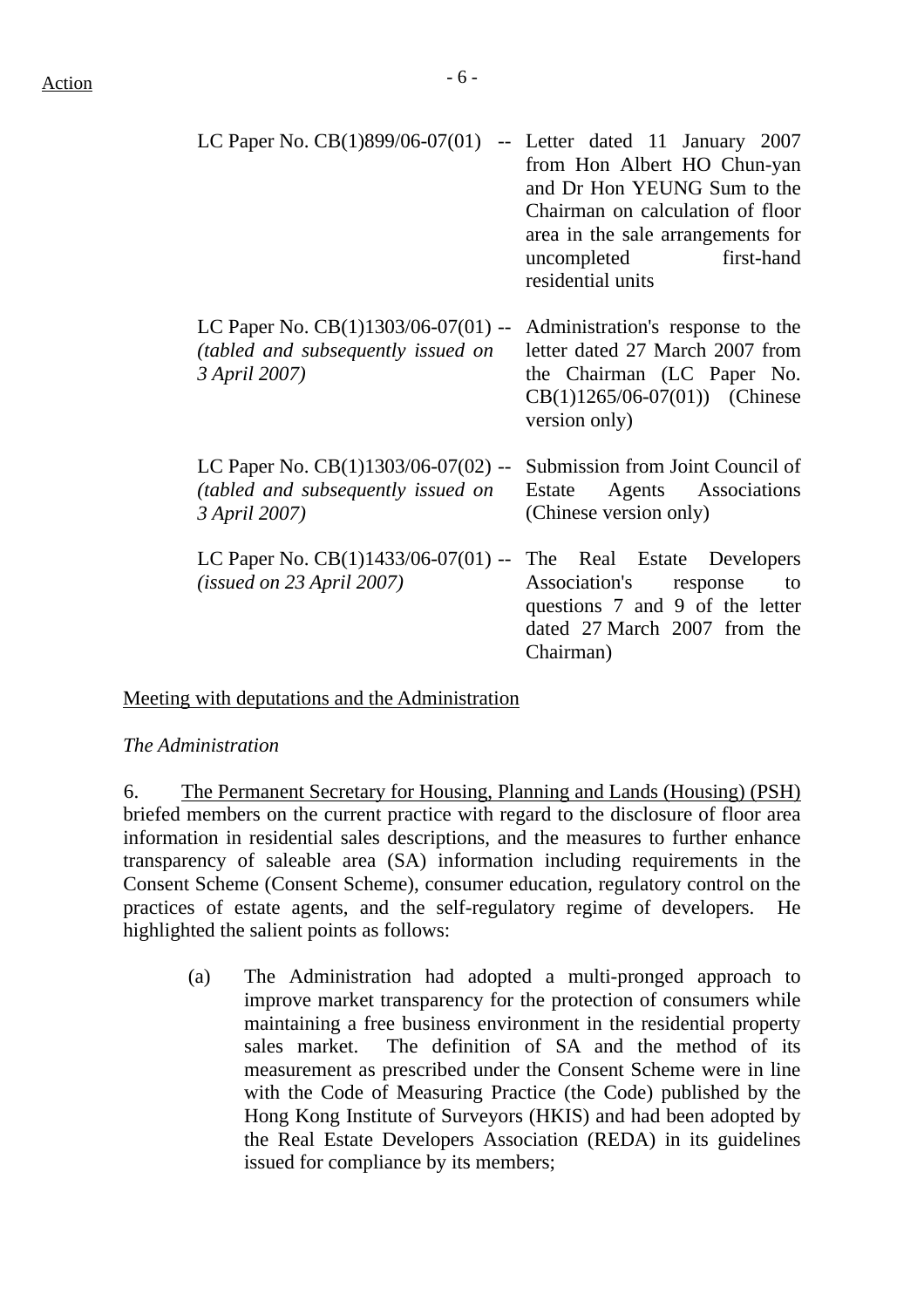$Action$ 

- (b) To promote consumer protection, the Consumer Council (CC) and the Estate Agents Authority (EAA) had jointly published a consumer checklist to remind property purchasers of the need to study carefully floor area information including SA in the sales brochures;
- (c) Apart from conducting sales sites inspections and issuing circulars regulating the practice of estate agents and requiring them to provide accurate floor area information to prospective buyers, EAA had stepped up enforcement actions against professional misconduct of estate agents who had made misrepresentations of property size;
- (d) A consistent and clear measurement of SA would help enhance market transparency. To remove the existing grey areas resulting from the evolution of new building technologies and terminologies, HKIS was carrying out a review of the Code and was consulting concerned parties, including CC and REDA, on the proposed revisions. When a consensus was reached among HKIS, CC, REDA and other concerned parties, the Administration would explore the feasibility of adopting the revised Code in the Consent Scheme and REDA's guidelines;
- (e) To ensure effective operation of the developers' self-regulatory regime, the Administration, in conjunction with CC and EAA, would continue to meet regularly with REDA to identify scope for further improvements to REDA's guidelines; and
- (f) If developers' self-regulatory regime and the current disclosure regime of SA failed to achieve the desired outcome, the Administration would not rule out the option of introducing appropriate administrative or legislative measures to reinforce the existing mechanism.

# *Hong Kong Institute of Surveyors*

7. Mr Raymond CHAN, President of HKIS, said that in view of the evolution of new building technologies and terminologies and in order to remove grey areas that were subject to different interpretations, HKIS considered it necessary to review the Code which was drawn up in 1999. HKIS had formed a working group (the Working Group) to take forward the matter which decided to review the Code in stages with the first stage related to SA and the next stage on Gross Floor Area (GFA). The Working Group had proposed that SA be categorized into Type A and Type B. Type A comprised roofed area with full head-room of not less than two meters contained within the enclosing walls, and area that can be used for full normal occupation without any restrictions on use. SA not classified as Type A including areas such as cockloft, terrace, garden, flat roof, and podium etc would come under Type B. The measurements of Type A and Type B SA would be separately stated. To ensure consistency and to avoid confusion, the Working Group also recommended to standardize the use of terminology whereby only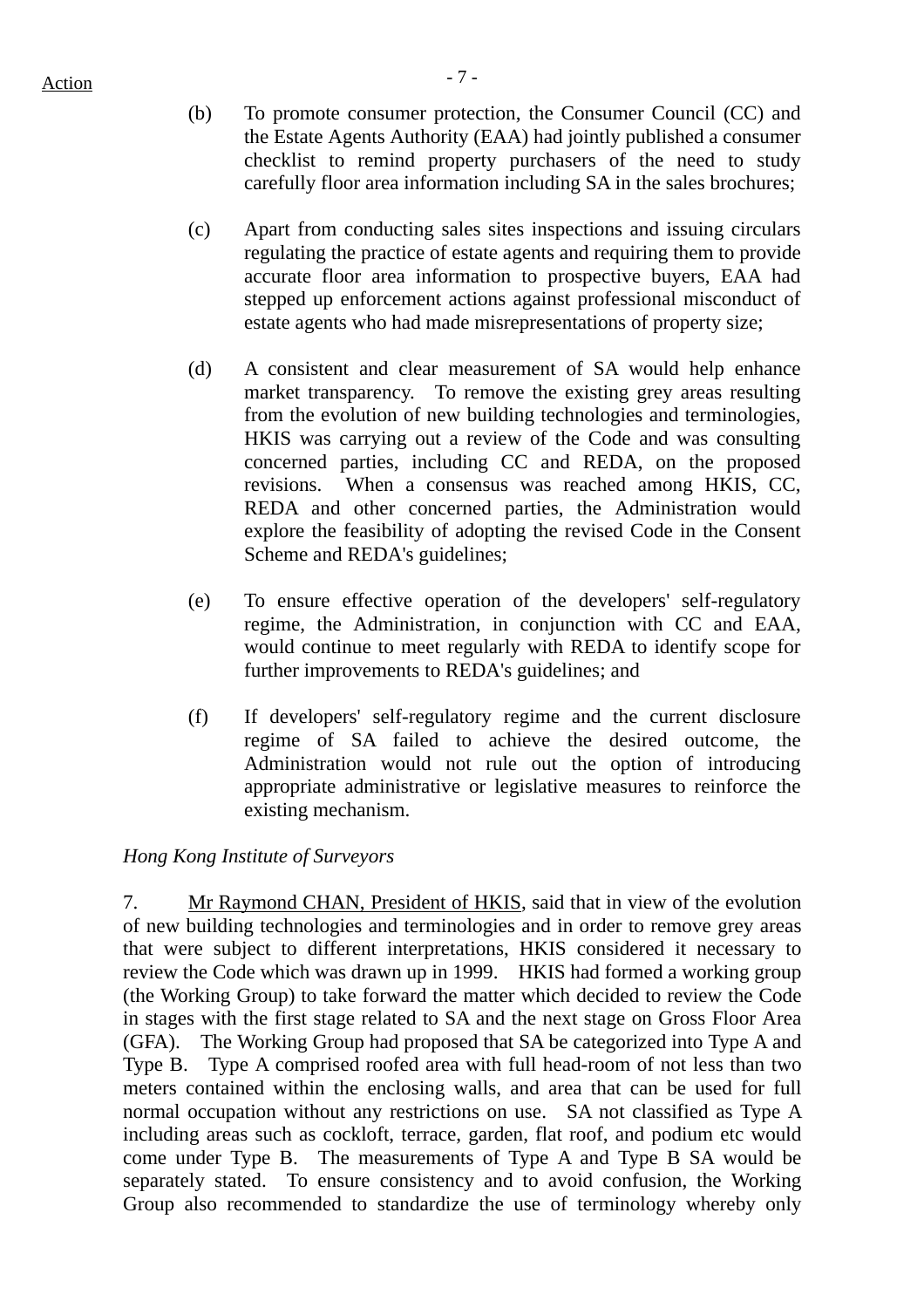"Saleable Area" and the Chinese term "銷售面積" would be used in the revised Code. The revised Code aimed to provide a fair, transparent and user-friendly platform for the public to have an easy access to essential information on SA. HKIS was consulting concerned parties, including CC and REDA, on its draft proposal.

#### *The Real Estate Developers Association of Hong Kong*

8. Mr Stewart LEUNG, Vice Chairman of REDA, said that REDA had all along attached great importance to enhancing transparency in property sales market, particularly in SA information, and had been maintaining communication with relevant parties to ensure market transparency. REDA had issued guidelines requiring its members to disclose in sales brochures individual unit's typical floor plan and SA of bay windows, utility platforms, roof, open yards etc. in accordance with the definition prescribed in the Consent Scheme. A clear breakdown of SA was also required to be set out in the Agreement for Sale and Purchase (ASP). He said that REDA supported in principle HKIS's proposal to standardize the use of the term "Saleable Area" and was discussing with HKIS on the details. He pointed out that with the above information, prospective buyers could know clearly the layout and the floor area of a unit. Since sales brochures contained information on both GFA and SA, consumers were at liberty to make informed comparisons between GFA and SA of a unit, and prices per square foot of GFA and SA. He further highlighted the recent measures taken by REDA to improve self-regulation, including the setting up of the Compliance Committee to handle complaints against members relating to sales arrangements of residential properties and the requirement for an independent professional auditor to certify that the documentation was in order before pre-sale of development could proceed.

#### *Consumer Council*

9. Given that property purchase was the biggest investment for most people, Ms Connie LAU, Chief Executive of the Consumer Council (CC), said that property buyers should be best protected by an open, fair and consistent mechanism that would provide them with adequate and accurate sales information. She said that CC supported HKIS's proposal to revise the Code, including adopting SA as the standard term, and specifying separately the core areas and ancillary areas of flats in the sales brochures. She opined that a clear and uniform definition of SA and a standardized method of measuring floor space would help enhance consistency and accuracy in sales descriptions and enable consumers to make informed decisions in the purchase of properties. She urged all parties concerned to reach a consensus on a uniform definition of SA and a standardized method of measurement. Furthermore, CC was of the view that the revised Code should be applied to uncompleted first-hand residential properties under the Consent Scheme and the Non-Consent Scheme.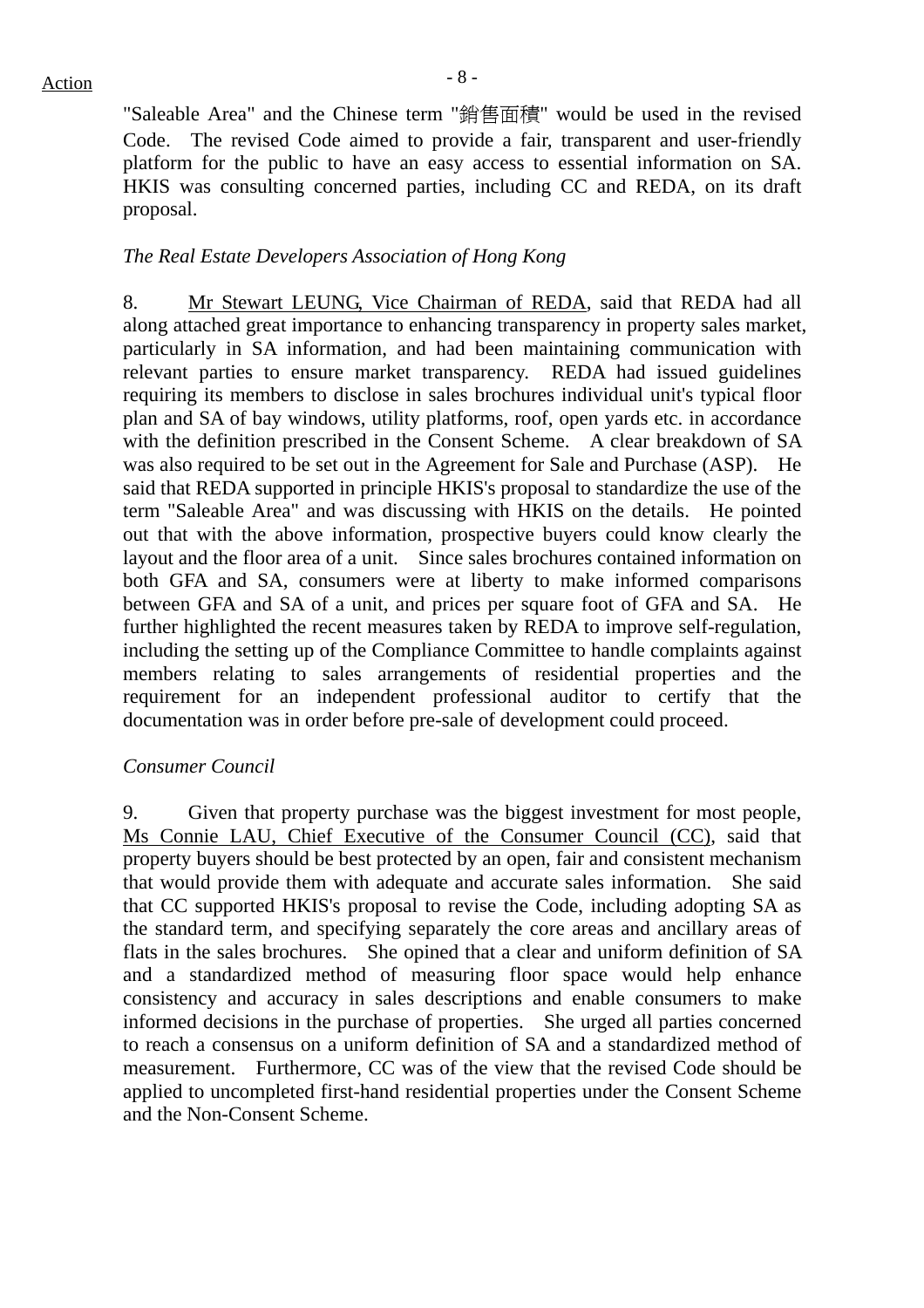#### *Estate Agents Authority*

10. Pointing out that most property transactions were arranged through estate agents, Mr Steven POON, Chairman of the Estates Agents Authority (EAA), stressed that EAA was committed to promoting the transparency and fairness of property transactions through regulating the practice and conduct of estate agents. In order to raise estate agents' professionalism, caliber and standard of services, EAA had tightened requirements on licence qualifying examinations and stepped up enforcement actions against misconduct of estate agents. Apart from regulating the practice of estate agents and providing them with continuous training, EAA would in the future focus its work on consumer education to enhance consumers' awareness of their rights and the need to seek protection. In this regard, EAA in conjunction with CC had published a consumer checklist to remind consumers to refer to area information and sales descriptions in sales brochures before committing to purchase.

#### Discussion

# *The need for an agreed standard term and a standardized method for measuring floor area*

11. Mr James TO noted with concern that currently different methods were adopted by developers for calculating the per square foot price of uncompleted residential flats, such as per square foot price of SA or per square foot price of GFA. In the absence of a common basis for making a meaningful and objective comparison of the different properties, consumers would get confused easily. He was also aware of cases where the saleable area of a flat was significantly smaller than GFA stated in the sales brochures and ASP and the discrepancy could be as high as 20-30%. The situations were very unsatisfactory and unfair to consumers. Mr TO sought REDA's view on the need to develop standardized method for measuring floor area of residential properties with statutory effect and to disclose the information in the sales brochures for compliance by developers. Referring to a recent case in which a developer had included the curtain wall in the calculation of SA purportedly to make use of the loophole that there was no clear definition on such facility in the Consent Scheme, Mr TO stressed the importance of having a clear definition on SA to safeguard the interests of purchasers.

12. Mr Stewart LEUNG of REDA said that new building technologies had brought about new issues relating to floor area of units such as curtain walls and pre-fabricated building components which needed to be addressed and discussed by relevant parties. He reiterated that REDA would follow-up with the concerned parties in improving the disclosure of SA for residential properties in order to enhance protection for property buyers. He stressed that the manner in which the area created by curtain walls was being presented in sales brochures was in full compliance with the current legislations and in accordance with the Government's approved General Building Plans, otherwise a pre-sale consent and occupation permit would not have been given. He did not agree that there could be a gross discrepancy of as much as 20 to 30% between GFA and SA of a unit, and as GFA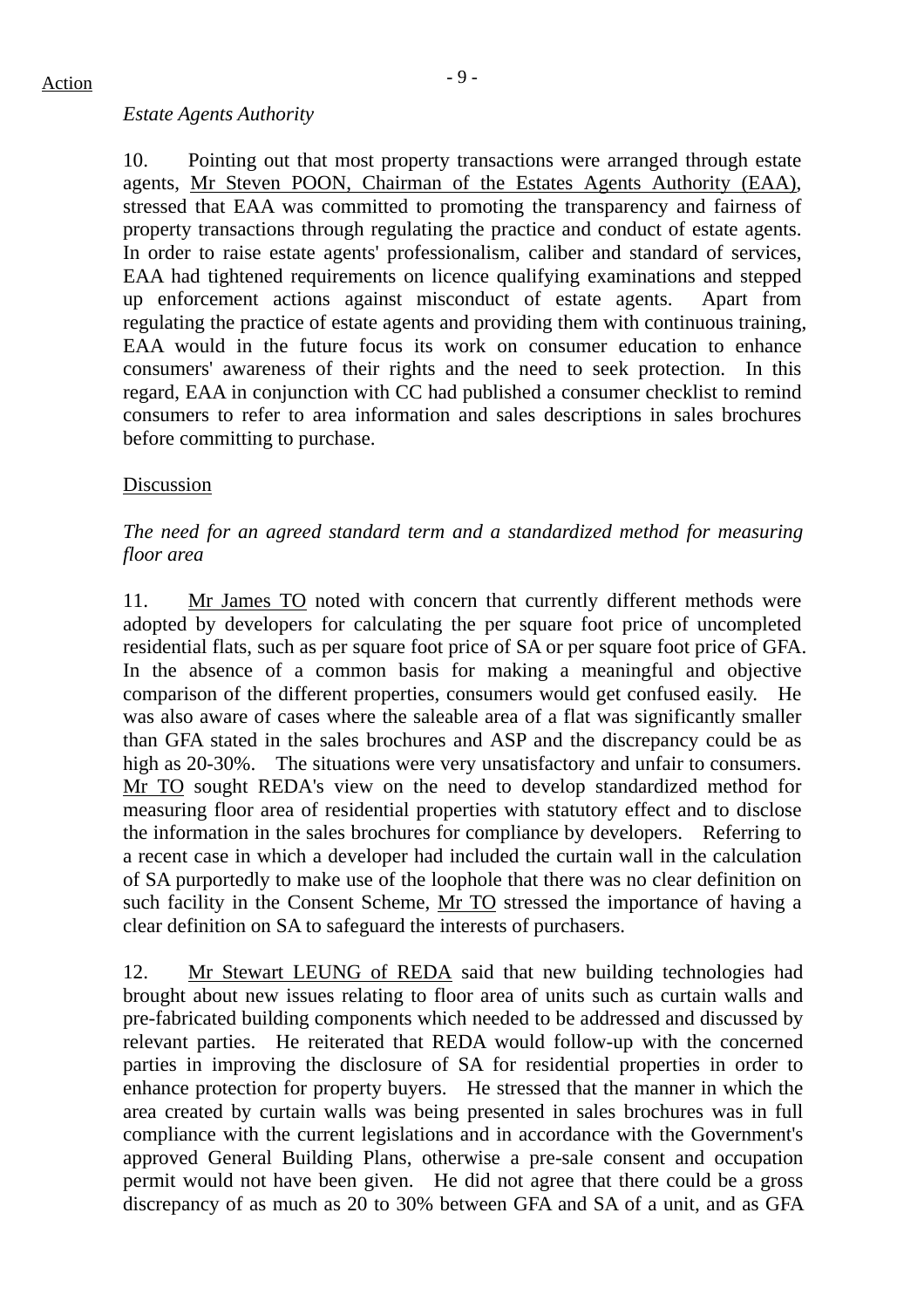and SA had been listed out clearly, purchasers were in full comprehension of the layout and the floor area of a unit when making their decision to purchase. REDA had agreed that developers should specify separately in the sales brochures all the components such as curtain wall, bay window, open yard etc. which made up SA for a unit. While developers could provide such information for first-hand residential properties, information on SA or GFA might not be readily available for private residential flats completed years ago. It was envisaged that disputes relating to measurement of floor area for these flats would arise when they were sold in the secondary market. In this connection, Mr Raymond CHAN of HKIS advised that the Rating and Valuation Department maintained a data-base on SA of secondary market properties which the public could access by paying a small fee. As such, he envisaged that the sale of secondary market properties built years ago would not pose too much problem. On the issue of "curtain wall", he pointed out that in the absence of a clear definition on the term under the Consent Scheme and on the basis of the existing Code, it was not unjustified to include the area of "curtain wall" in the calculation of SA. He said that HKIS was now reviewing the grey area in relation to "curtain wall".

13. Mr Albert HO shared the concern about providing misleading and confusing information to consumers when different terms on and methods for calculating floor areas of residential flats were used. He pointed out that the main concern of consumers was related to "usable area" of a flat and noted with concern that there were cases where the usable area of a flat was only about 40% of GFA. Mr HO considered that one standard term, be it termed "usable area" or "saleable area", rather than GFA, should be used in the sales brochures and ASP.

14. In response to Mr HO's enquiry about measurement of SA, Mr Raymond CHAN of HKIS explained that in general, SA of a unit comprised the floor area exclusively allocated to that unit including balconies and other similar features, all internal partitions and columns within the unit, the external wall and its full thickness. In short, SA of a unit referred to area contained within the enclosing walls of the unit measured up to the exterior face of an external wall or the center line of a separating walls between adjoining units, as the case may be. SA excluded common areas such as staircases, lift shafts, lobbies and communal facilities. He said that given some common areas such as Club House and other facilities were indeed for the use and enjoyment of residents, including them in the calculation of GFA was not unjustified. Nonetheless, apportionment of these common areas and the method of calculation involved complicated issues that needed to be resolved with care. In this connection, he reiterated that the Working Group had planned to review GFA after the review of SA.

15. On the concern about GFA of residential flats, Mr Stewart LEUNG of REDA said that GFA as commonly used in sales brochures referred to the aggregate of SA of a flat plus the apportioned common areas for use by residents and areas for the exclusive use of the purchaser. He maintained that it was important to list out clearly GFA as well as SA of a flat, including the respective areas of all the components such as balcony and bay window etc. and other features that made up of GFA, so that consumers would know what they were buying. On the case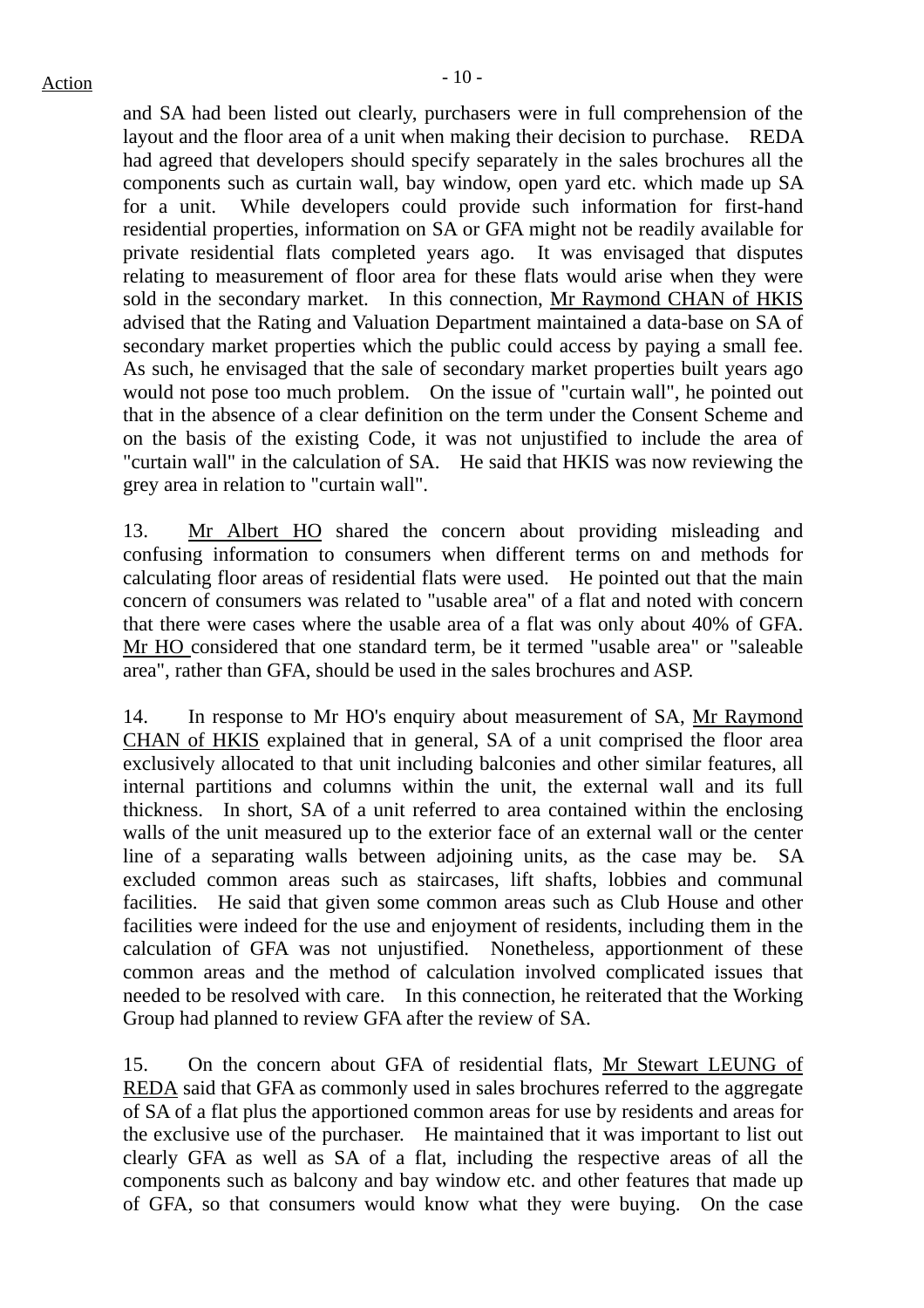concerning the great discrepancy between the "usable area" and GFA of a flat, Mr LEUNG said that the sales brochures in question simply listed out the areas of all components of a flat that were sold to the buyer. He believed therefore that the case in question was the result of misunderstanding and a mis-interpretation of the concept and calculation of GFA and SA.

16. In this connection, Ms Connie LAU, Chief Executive of CC said that CC supported the use of one standard term "saleable area" as the basis for calculating the per square foot price of a property. She added that a clearly defined "saleable area" would enable consumers to know clearly the per square foot price they have to pay for the property. Though this could lead to a significant increase in per square foot price of properties since currently developers normally use GFA as the basis for calculating the per square foot price of properties, the proposed method was only reflecting the reality.

17. Dr YEUNG Sum concurred that the use of a clearly defined standard term such as "saleable area", a uniform method of calculation of SA, as well as proper disclosure of sales information in the sales brochures would not only help avoid possible manipulation by developers but also facilitate regulation and enforcement actions by relevant authorities.

18. Sharing the views, the Chairman asked whether there was requirement under the Consent Scheme for developers to list out the per square foot price of a residential development. The Assistant Director/Legal (HK&NTW), Legal Advisory & Conveyancing Office (LACO)/Headquarters Lands Department replied that there was no such requirement. The Chairman considered it a problem that the Consent Scheme only required the developers to provide in the sales brochures a price list of the flats but not the per square foot price of SA.

19. In response, Mr Stewart LEUNG of REDA said that the developers had no intention whatsoever to mislead the purchasers. He pointed out that floor areas of a unit, including its various components, were calculated by architects and surveyors, not developers. As SA included only area exclusively for the use of the owner of a flat, specification of SA in the sales brochures would enable buyers to clearly understand what they were buying. He affirmed that at present, there were no rules and regulations requiring developers to list out the per square foot price of a property. Developers could simply list the total sales price without any breakdown or per square foot price. Notwithstanding that, in presenting SA of a unit, developers had provided in sales brochures a breakdown of the area such as balconies and bay windows. Buyers could take out or retain the areas of those features when calculating the per square foot price or the "efficiency ratio" of a unit.

20. Mr Patrick POON of EAA re-iterated that a major function of EAA was to regulate the professional conduct of estate agents. EAA in collaboration with CC had issued a consumer checklist in mid 2006 reminding property purchasers of the need to, amongst others, pay particular attention to sales descriptions including SA and GFA in the sales brochures. If developers did not provide the price per square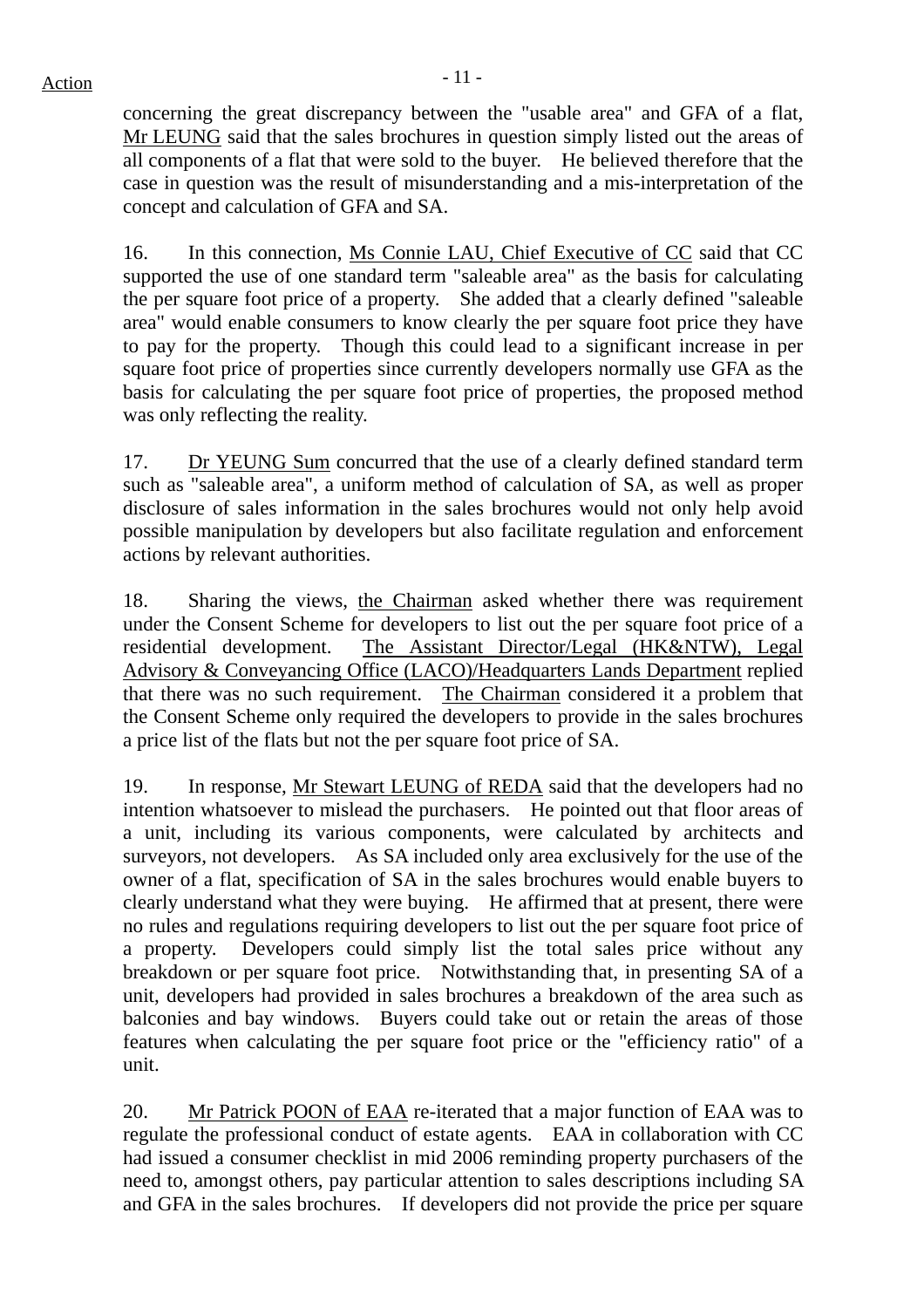$Action$ 

foot of SA, then either estate agents or buyers would have to do their own calculation. It was the role of estate agents to clearly explain the calculation of per square foot price of the property to prospective buyers. In this connection, EAA expected the estate agents to provide such information clearly when so requested by consumers. However, this information should preferably come from developers instead of worked out by estate agents through their own calculation.

21. Pointing out that every unit would have different sale price depending on the floor level and the orientation of the unit, Mr Abraham SHEK remarked that as the sales brochures had already provided information on GFA and SA, buyers should have an idea on the efficiency ratio of the units. He also expressed support for HKIS's proposal to revise the Code and adopt the term "saleable area" in sales brochures. Sharing the view that the sales price and per square foot price of different units of a development would be complicated by variations in the floor level and the orientation, Dr Patrick LAU said that the use of different terms would further confuse buyers. He supported using SA as the standard term and suggested that GFA should no longer be used to avoid confusion as "usable area" and GFA had different meanings in the context of the Buildings Ordinance (Cap. 123).

22. Mr Raymond CHAN of HKIS raised concern about the difficulty in calculating the per square foot price of SA. He said that complicated issues would be involved, for instance, the per square foot price of Type A and Type B SA would be different, and the per square foot price for different facilities would also be different as a front yard and a back garden would have different values depending on the direction and views.

23. Mr LEUNG Kwok-hung expressed disappointment on the failure of the Administration to regulate the sale of first-hand private residential properties. Pointing out that the calculation on the per square foot price of residential development was simple and straightforward, he suggested that the Administration should do the calculation and the information should be published by CC for consumers.

24. In response, PSH explained that on the basis of an agreed definition of SA and a standard method of calculation, the per square foot price of SA could be easily worked out. The Administration would discuss further with REDA the suggestion of providing information on per square foot price'.

*The need to introduce legislation to govern the sale of uncompleted first-hand residential properties* 

25. To ensure full compliance by developers, Mr James TO highlighted the need to enact legislation on sales description for residential properties and sought REDA's views on the adoption of a legislative approach for regulating developers.

26. Miss CHAN Yuen-han said that there was general public concern about the effectiveness of self-regulation by any industry as demonstrated in the case of the tourism industry and the medical sector. Given that property transactions had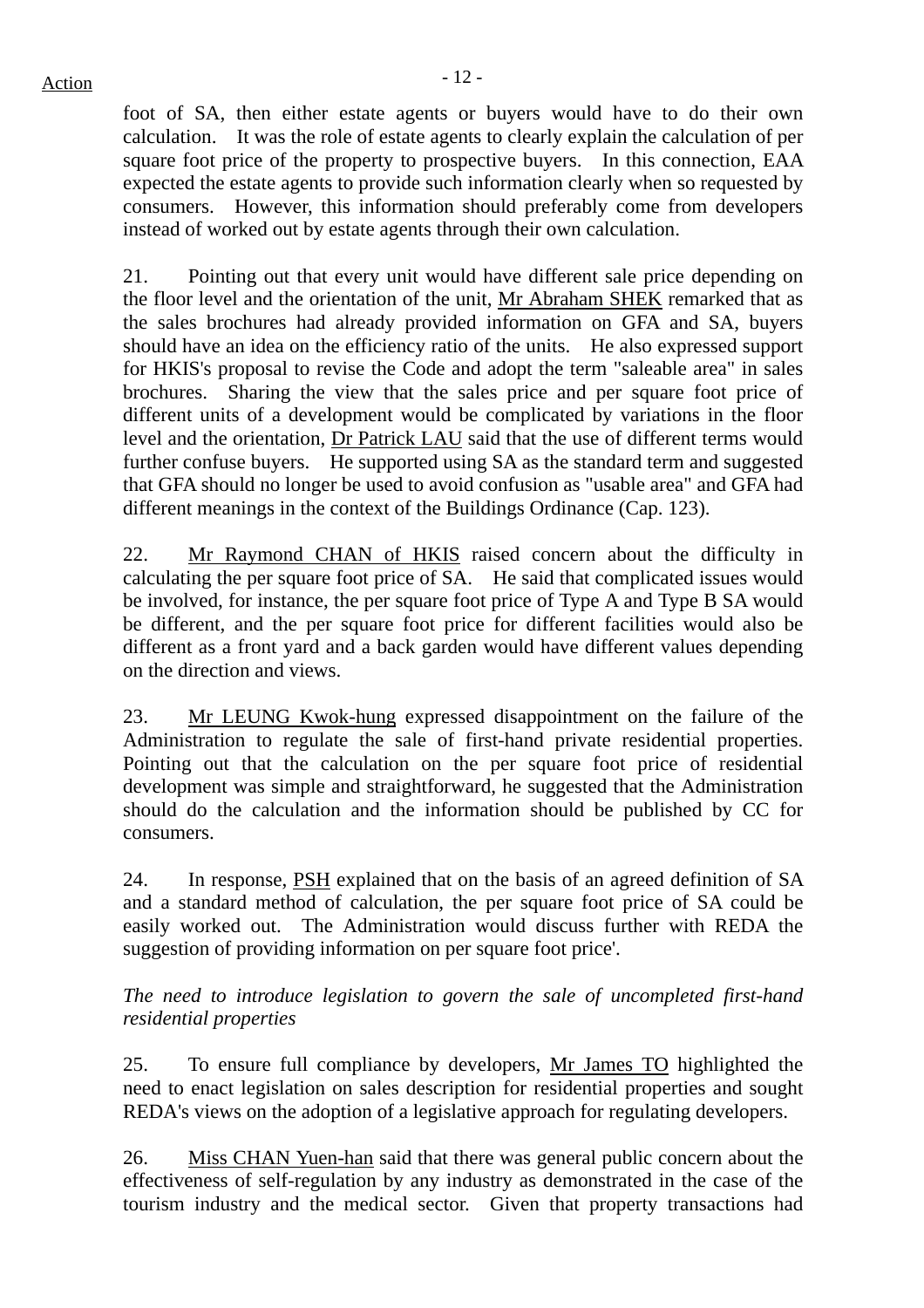wide social impact on the public's livelihood, Miss CHAN maintained that there was a case for the Government to regulate the sales arrangements of residential properties by legislation. Pointing out that the Administration had published the Sales Descriptions of Uncompleted Residential Properties Bill as a White Bill (the White Bill) in April 2000 to govern the provision of sales information for enhancing protection of consumers, Miss CHAN enquired under what circumstances the Government would consider reviving the legislative approach in regulating the private property market.

27. In response, Mr Stewart LEUNG of REDA said that REDA had put in place the self-regulatory regime to enhance the transparency of property sales information and continued to identify room for improvement to address public concerns. REDA had been maintaining regular contacts with the Administration, EAA, and CC to improve REDA's guidelines in ensuring the provision of adequate and accurate sales information to purchasers. He emphasized that the efforts of REDA had led to improvement in sales arrangements for uncompleted first-hand residential properties. Recently, REDA had put forward an initiative to set up the Compliance Committee for handling complaints against developers relating to sale of residential properties. While the majority of the cases received were unsubstantiated, some complaints had led to corrective measures that had further improved the REDA's regulatory regime.

28. On members' proposal for introducing legislation to regulate the sale of uncompleted first-hand residential properties, PSH said that REDA's self-regulatory regime had been running smoothly and the number of relevant complaints had remained steady. He assured members that the Administration would not rule out the possibility of introducing more stringent administrative or legislative measures to enhance market transparency in the sale of uncompleted residential properties if the situation so warranted.

29. Dr KWOK Ka-ki regretted that despite years of discussion, many issues relating to the sale of uncompleted residential units remained unresolved. He expressed grave concern about ineffectiveness of REDA's self regulatory regime, developers' malpractices including provision of inaccurate and misleading sales information as well as different price lists, and problems concerning confusing definitions and calculation methods on floor areas for units. He was disappointed that despite the publication of the White Bill for public consultation in 2000, the Administration had not introduced the Bill into the Legislative Council. Referring to media reports on the great discrepancy between SA and GFA, Dr KWOK said that the malpractices and crooked means adopted by unscrupulous developers to cheat the public were deplorable. He considered that the Government had not taken adequate steps to protect the interests of property buyers to whom property purchase was the biggest investment in their lives. He enquired whether the Administration would reconsider the legislative approach and the criteria to be considered in deciding whether the situation in the property market would warrant the introduction of legislation.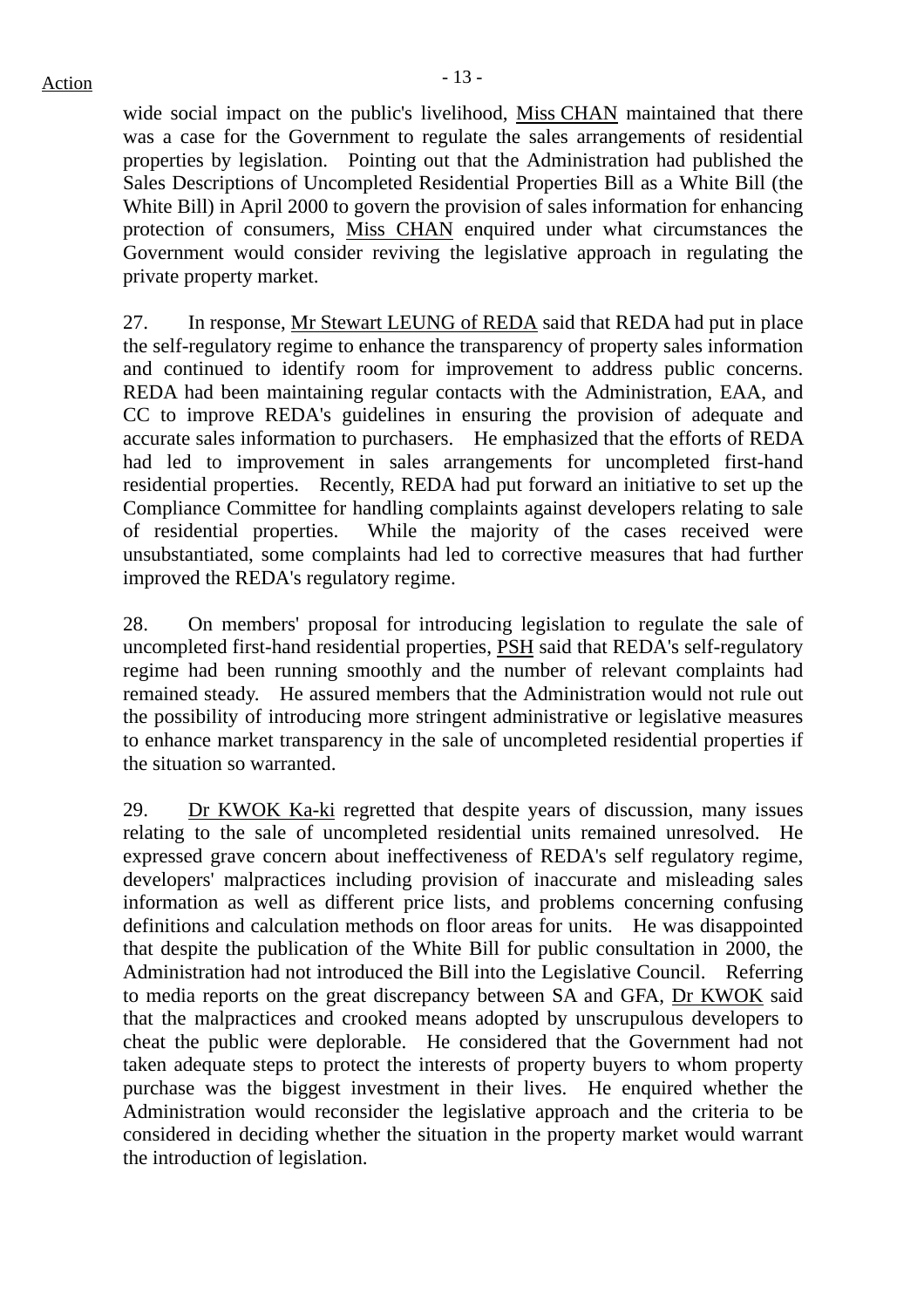30. Mr Stewart LEUNG of REDA raised a strong protest against Dr KWOK Ka-ki's remarks that developers had resorted to crooked means to cheat property buyers. He said that such sweeping allegations and serious accusations should not have been made unless they were substantiated. In this regard, Mr Abraham SHEK added that any criticisms should be substantiated with facts.

31. Mr Albert CHAN expressed similar disappointment and concurred that the Administration had bowed to the pressure of developers for not adopting a legislative approach in regulating the sale of private residential properties. As not all developers were members of REDA, REDA's ability to regulate developers who were non-REDA members was questionable. Mr CHAN was concerned that even if a consensus could be reached by all parties concerned on the definition of SA and the calculation method, the measure would be non-statutory. As buyers very often lacked the financial means to protect their rights in property transactions and were not eligible for legal aid, it was irresponsible of the Administration to advise buyers to take legal action against developers on their own. To protect property buyers' interests, it was the Government's responsibility to regulate by way of legislation against malpractices and misconduct of developers.

32. Referring to the sales brochures of three private residential property developments obtained from developers through the concerned Government departments, the Chairman pointed out that none of the sales brochures specified the per square foot price of SA. Though one of the sales brochures set out the area of the balcony, bay window and auxiliary facilities, the per square foot price of SA of a particular unit was not provided in the price list which was set out in loose sheets. Sharing members' views, the Chairman considered that a legislative approach was desirable. As the sale of uncompleted flats was different from second hand properties where actual house inspection was possible, enhanced protection for buyers was thus warranted. Sharing Mr Steven POON's views that there should not be any insurmountable difficulty in working out SA of each unit and calculating the per square foot price, the Chairman asked if the Administration would consider requiring developers to provide the per square foot price of SA in the advertisement of the concerned properties, and to specify per square foot price of SA and GFA of each unit in the price list as well as in the provisional ASP. Pointing out that the situation remained unsatisfactory despite talks of improvement measures since November 2006, the Chairman said it was high time for conducting a review on the existing mechanism to ensure accurate sales descriptions as well as fair and reasonable sales arrangements for uncompleted residential properties.

33. In response, PSH said that the purpose of the discussion was to seek the views of the Panel and concerned parties on the improvement measures to further enhance the transparency of sales descriptions and related sales information. It was hoped that with a consensus on the definition of SA and on the method of calculation acceptable by all, the same could be included as a requirement in LACO's Consent Scheme, in ASP, and also in REDA's guidelines to enhance transparency and ensure uniformity and consistency of information in sales descriptions. The Administration would ask REDA to consider requiring developers to specify the per square foot price of SA of each unit in the price list.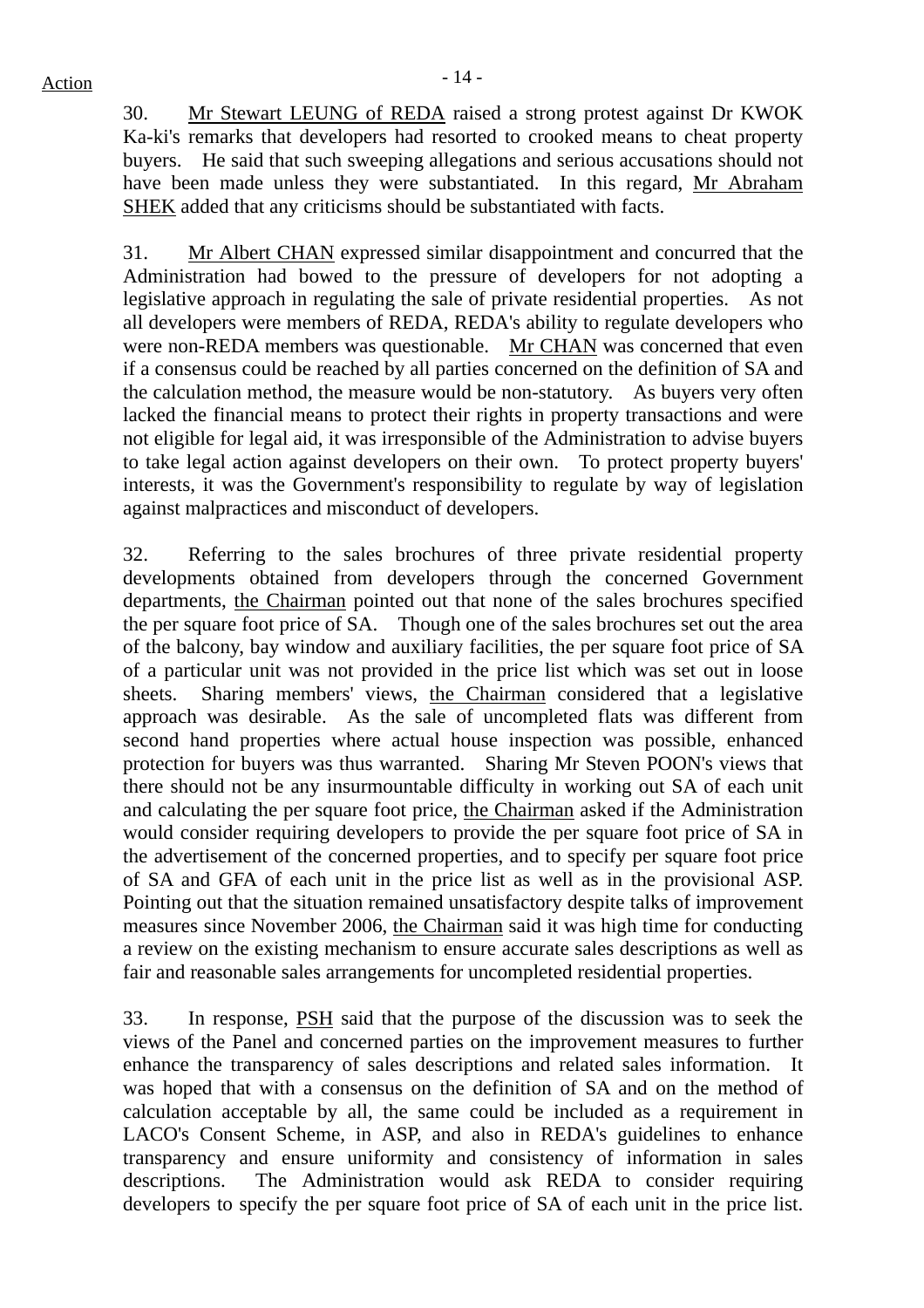The Administration would also explore, in conjunction with REDA, the viability of including SA information in the provisional ASP. He pointed out that developer's non-compliance with the requirements of the Consent Scheme would entail serious consequences and sanctions would be imposed on the developers. PSH pointed out that the legislative approach had wide implications involving a number of issues. He reiterated that a consensus on the definition of SA and standard method of measurement would serve to enhance transparency, consistency and clarity of floor area information in sales descriptions. He assured members that the Government would not rule out legislative means to reinforce control over developers' sales arrangements of uncompleted residential properties should the existing mechanism prove ineffective in achieving the expected result.

34. Mr Stewart LEUNG of REDA said that the developers had included all the information required in the sales brochures submitted to the Government, CC and REDA before putting up residential properties for sale. He added that in some cases, the loose sheets were not issued by developers but by estate agents as their sale tactics.

35. Mr Steven POON of EAA emphasized that EAA would not tolerate any malpractice of estate agency practitioners and would spare no effort in conducting investigation into any suspected cases. He said that disciplinary proceedings would be instigated to sanction any substantiated misconduct by estate agents, including issuing false price list or publishing misleading or inaccurate information.

# *Motion passed at the meeting*

36. In view of the impact of property transactions on the public's livelihood and the malpractices of some developers to "inflate" floor area of units for making profits by including common areas and auxiliary facilities in the calculation of per square foot price, Mr James TO said that for consumer protection, the current situation warranted legislative control. He moved the following motion:

"本委員會要求政府重新展開《未建成住宅物業銷售說明白紙草 案》的討論及以此爲基礎立法規管銷售說明的安排。"

# (Translation)

"That this Panel requests the Administration to reopen the discussion on the Sales Descriptions of Uncompleted Residential Properties White Bill and, on the basis of the relevant discussion, to legislate on the arrangements of sales descriptions for residential properties."

37. Mr Albert HO supported the motion and stressed the need to enact legislation to govern the sale of uncompleted fist-hand residential properties and to sanction the misconduct of unscrupulous developers. He maintained that for consumer protection, legal backing to an agreed definition of SA, provision under the Consent Scheme requiring developers to specify in the sales brochures and price list the per square foot price of SA based on a standard method of measurement,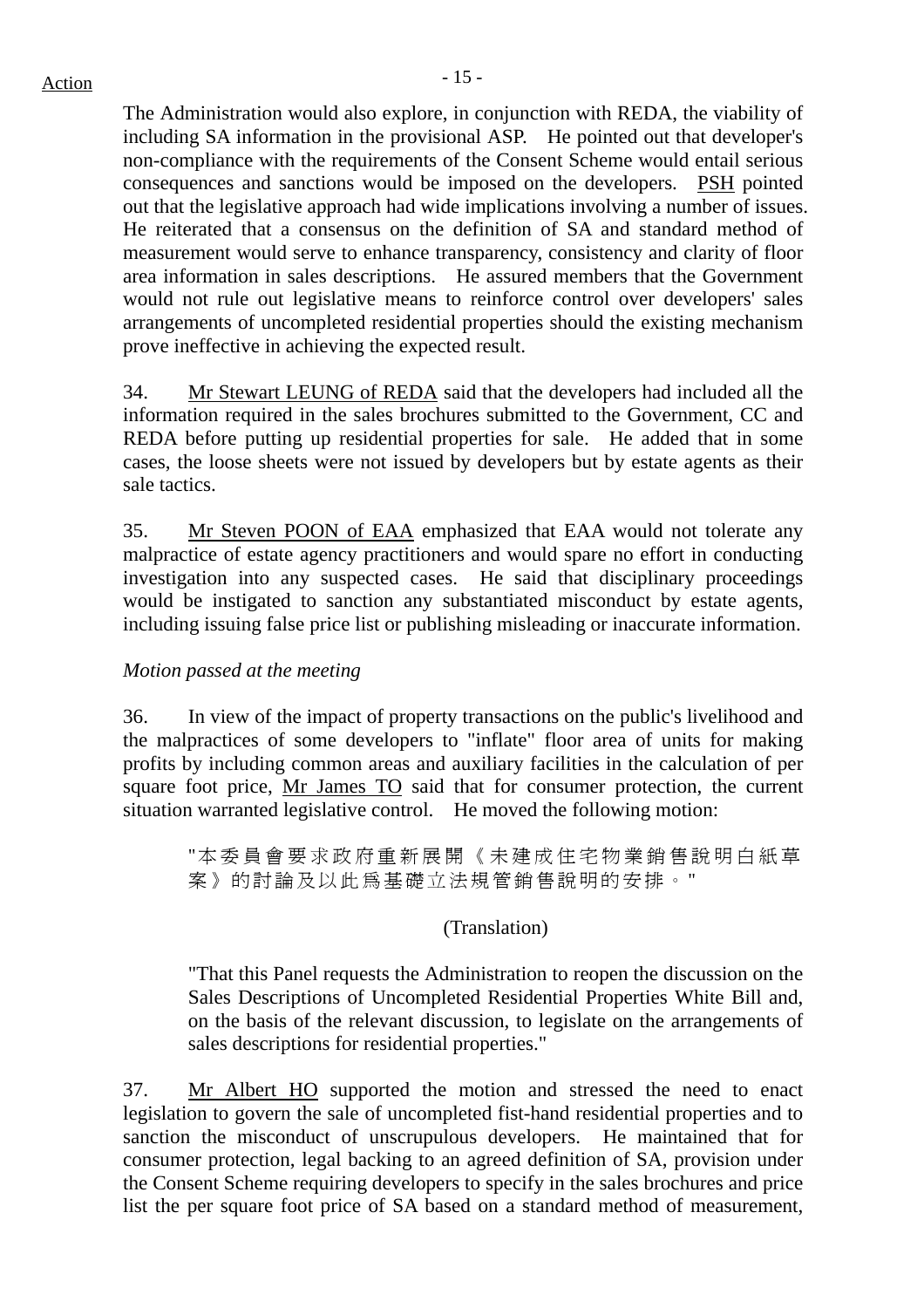would help reduce misunderstanding and disputes and would better safeguard buyers' interests. He said that although the majority of developers were law-abiding, there existed a few unscrupulous developers who would abuse the loopholes for profits. As such, he said that regulation by legislation would stamp out the malpractice of these unscrupulous developers, thereby protecting the good reputation of the majority law-abiding developers.

38. Mr Albert CHAN pointed out that as the sales brochures were not legal documents and the information contained therein was "for reference only" and was not binding on developers, property buyers could not seek compensation or pursue contractual remedies for any misleading information provided in the sales brochures. Referring to a number of cases in which the promised sea views were blocked and the claimed short distance from MTR stations was misleading, Mr CHAN reiterated the need to make all sales brochures legally binding to protect buyers against abuse by the non-compliant unscrupulous developers.

39. Dr KWOK Ka-ki echoed that legislative control was the best solution. Given that the majority of developers were law-abiding, they should have no cause for worry with the introduction of legislation. He asked whether the Administration would consider enacting legislation to regulate the sale of first-hand residential properties if all parties concerned except REDA supported such a move.

40. In response, PSH reiterated that a clear consensus on a definition on SA and a standardized calculation method by all parties concerned would help dispel misunderstanding and plug any possible loopholes that could allow misleading information to creep in. He believed that a consensus by EAA, CC and HKIS from their professional perspectives would be acceptable to REDA. For any uncompleted units governed by the Consent Scheme, the Lands Department could suspend or withdraw the pre-sale consent in the event of non-compliance by developers. He opined that present circumstances did not warrant legislative control and there was no compelling justification to introduce legislation at the moment. He believed that with close liaison and cooperation among all parties concerned, a common ground could be attained to solve the problems. He assured members that the Administration would take prompt and appropriate actions, including introducing administrative or legislative measures to improve the existing mechanism if necessary.

41. Mr Stewart LEUNG of REDA emphasized that close cooperation and communication with CC and EAA had improved the situation. He reiterated that REDA's members were willing to cooperate and comply with the guidelines. REDA had all along been responsive to complaints referred by CC and other relevant authorities, and a complaint mechanism had been put in place for the Compliance Committee to investigate suspected cases of malpractices of developers.

42. Sharing the view, Mr Abraham SHEK opined that REDA's self-regulatory mechanism had been operating effectively and there were few cases of non-compliance by developers. Moreover, the industry together with the